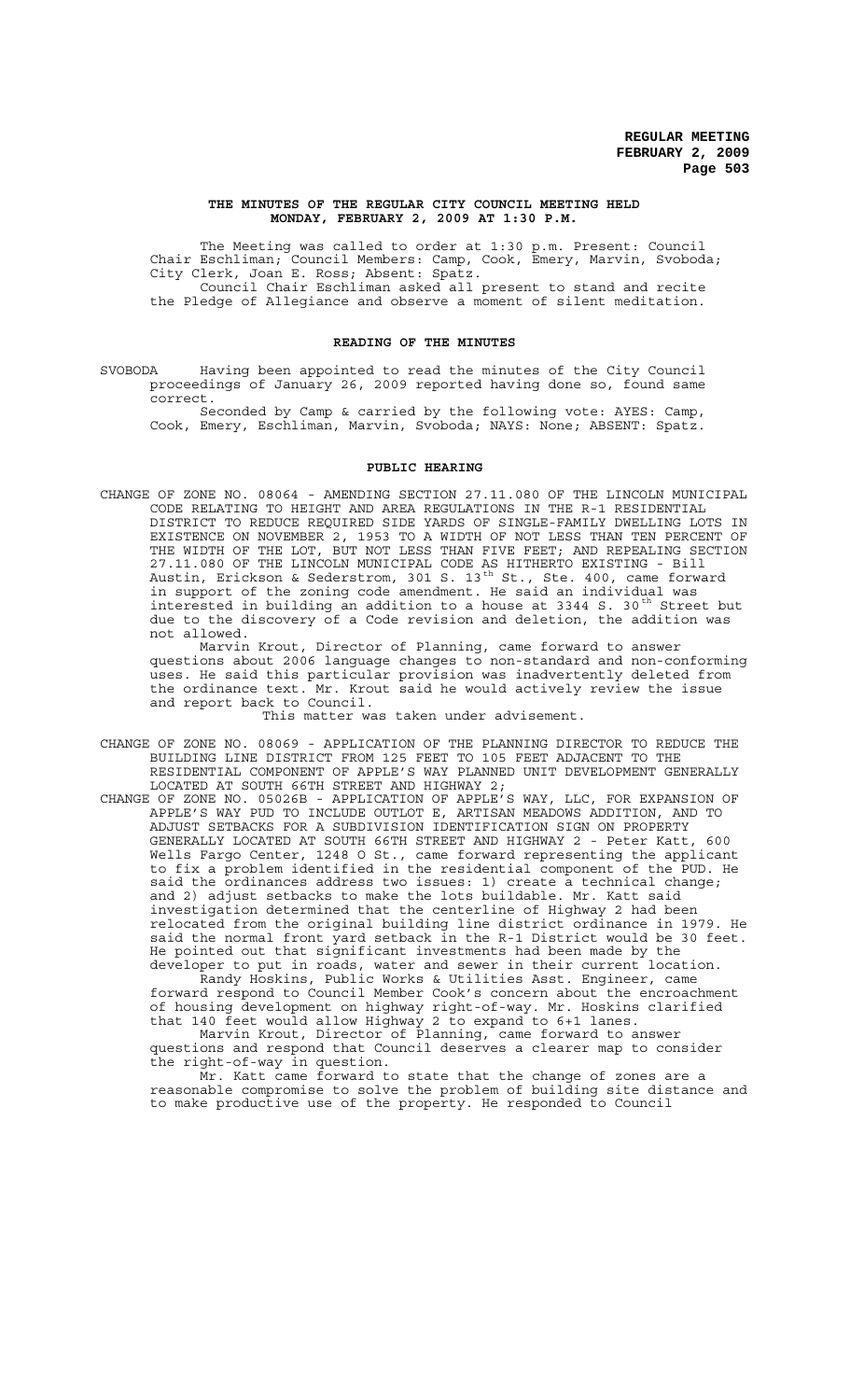questions by stating some lots have an existing tree line or an earth berm to provide a buffer to Highway 2, while two lots are problematic due to being at the same level as the highway near 66<sup>th</sup> Street. This matter was taken under advisement.

APPROVING AN INTERLOCAL AGREEMENT BETWEEN THE CITY AND LANCASTER COUNTY FOR A PAVING PROJECT ALONG ALVO ROAD FROM N. 14TH STREET TO N.W. 12TH STREET AND WIDENING OF N. 1ST STREET TO ALLOW A LEFT TURN LANE - Randy Hoskins, Public Works & Utilities Asst. Engineer, came forward stating this project is to be paid for from a combination of Fallbrook Development, County and City. He said while the County is responsible for the construction of the project, the City is involved and will largely pay for the portion of the project which is not adjacent to the Fallbrook Subdivision and a share of the project that is adjacent to the subdivision.

This matter was taken under advisement.

HEARING ON KATIE HALPERIN'S NOTICE OF APPEAL APPEALING FROM THE DETERMINATION OF IMPACT FEES IMPOSED FOR THE WASHINGTON SQUARE REDEVELOPMENT PROJECT LOCATED AT 1525 S. 19TH STREET AND 1537 S. 19TH STREET AND REQUESTING A WAIVER AND REFUND OF SAID FEES - Katie Halperin, Washington Square, LLC, 9025 Turnberry Circle, came forward as appellant requesting that the burden of impact fees be reduced from \$6,282 to zero. She stated that the project decreases current capacity and as a benefit, increases off street parking. She said this redevelopment area is just as important as Antelope Valley or other projects that do not include impact fees.

Matt Carlson, 3300 Crown Point Rd., came forward as the builder stating that most fees were waived, namely parks & trails due to no impact. He said impact fees for water alone would have amounted to around \$42,000 for a 3" meter so they opted for two 1½" meters. He discussed various sizes of water lines to feed the properties.

Michaela Dugan, Public Works & Utilities Impact Fee Administrator, came forward to answer questions, provide facts about the appeal process and explain the calculation of fees. She clarified that impact fees are always paid from some source. In response to questioning, Ms. Dugan said out of five past appeals, only one was successful for the appellant.

Rick Peo, Asst. City Attorney, came forward to answer questions and stated impact fees are based on capacity loss. He said an independent study would have to show maximum usage.

Peter Katt, 600 Wells Fargo Center, 1248 O St., came forward as a concerned citizen in support of Ms. Halperin's appeal stating this has been a 3-year project for redevelopment in the core of the City without increase in usage. Mr. Katt said the project reduces 18 rental units to 16 single-family, owner-occupied, modern units. He said it is unfair to recapture impact fees through capitalized cost contributions.

Mr. Peo came forward to answer questions about the filing deadline stating that following the calculation made in June, Ms. Halperin paid the impact fee in October. He clarified that an independent study was not done and the appeal was filed 100+ days after the deadline. Mr. Peo said the Council has a broader discretion to look at unusual circumstances and the uniqueness of the situation to make a decision.

Ms. Halperin came forward in rebuttal questioning the practicality of paying additional funds for an independent study regarding a \$6,000 impact fee. She emphasized that her project is a redevelopment in the Near South Neighborhood and asked if the City wanted a solid core or to keep pushing people out to the fringe? She feels there is a larger issue at hand but basically people want to live in the City and in good homes. This matter was taken under advisement.

**\*\* END OF PUBLIC HEARING \*\***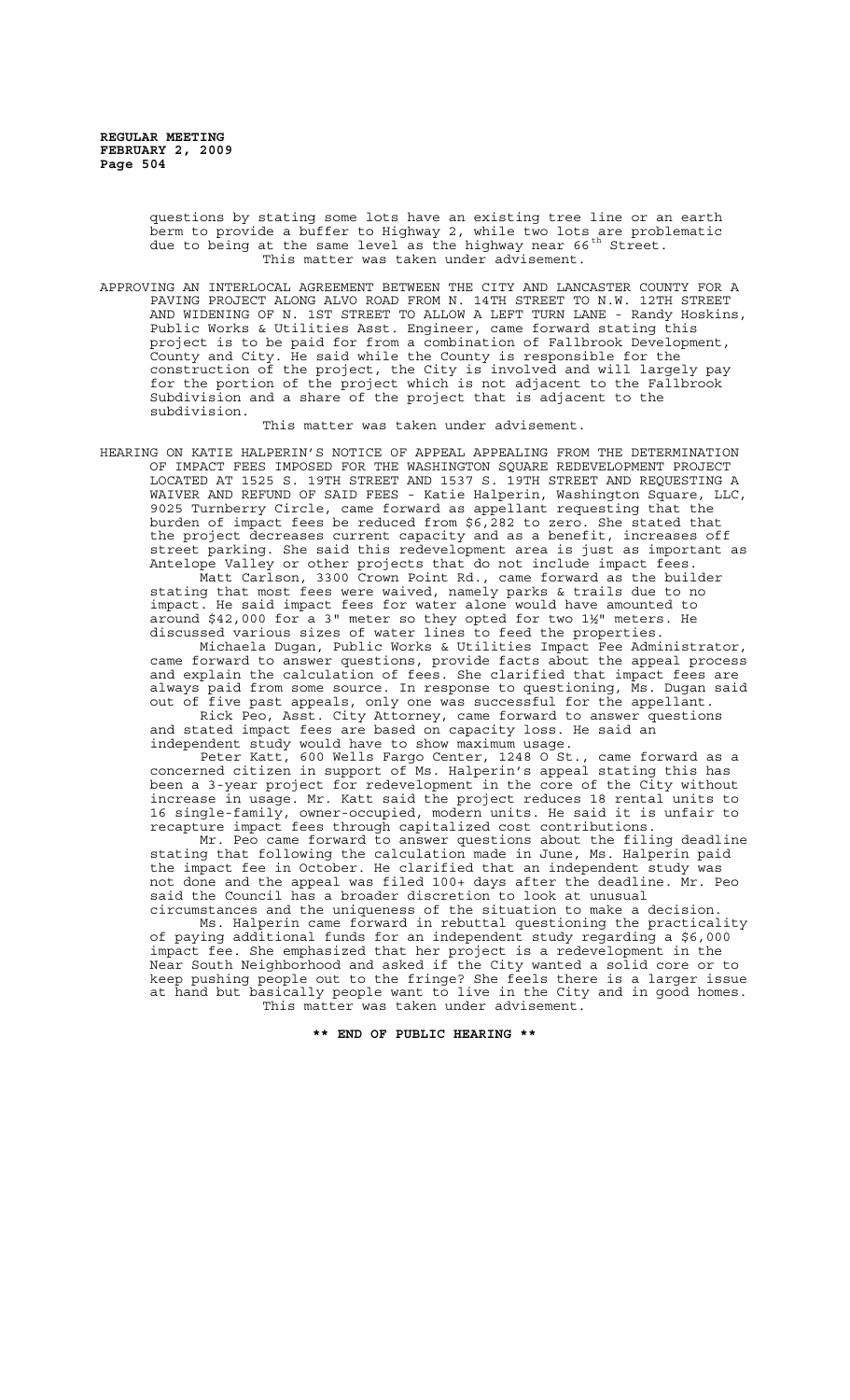## **COUNCIL ACTION**

#### **REPORTS OF CITY OFFICERS - NONE**

### **PETITIONS & COMMUNICATIONS**

THE FOLLOWING HAVE BEEN REFERRED TO THE PLANNING DEPARTMENT: Change of Zone No. 09002 - App. of LD1 BAE, LLC from AG Agricultural District to AGR Agricultural Residential District on property generally located at S. 96th Street and Saltillo Road. Change of Zone No. 09003 - App. of Olsson Associates, Yankee Hill Apartments Planned Unit Development from R-3 Residential District to R-4 Residential District PUD with a development plan which proposes to modify standards of the underlying zoning district, subdivision ordinance and Design Standards on property generally located at S. 84th Street and Yankee Hill Road. Special Permit No. 1762D - App. of Mike Anderson for an amendment to the Vintage Heights Community Unit Plan to adjust setbacks on property generally located at S. 98th Street and Vine Cliff Drive. Special Permit No. 09001 - App. of St. Monica's Home for a health care facility on property generally located at N. 64th Street and Colby Street.

### **MISCELLANEOUS REFERRALS - NONE**

### **LIQUOR RESOLUTIONS - NONE**

## **ORDINANCES - 2ND READING & RELATED RESOLUTIONS (as required) - NONE**

- CHANGE OF ZONE NO. 08064 AMENDING SECTION 27.11.080 OF THE LINCOLN MUNICIPAL CODE RELATING TO HEIGHT AND AREA REGULATIONS IN THE R-1 RESIDENTIAL DISTRICT TO REDUCE REQUIRED SIDE YARDS OF SINGLE-FAMILY DWELLING LOTS IN EXISTENCE ON NOVEMBER 2, 1953 TO A WIDTH OF NOT LESS THAN TEN PERCENT OF THE WIDTH OF THE LOT, BUT NOT LESS THAN FIVE FEET; AND REPEALING SECTION 27.11.080 OF THE LINCOLN MUNICIPAL CODE AS HITHERTO EXISTING - CLERK read an ordinance, introduced by Ken Svoboda, amending Section 27.11.080 of the Lincoln Municipal Code relating to height and area regulations in the R-1 Residential District to reduce required side yards of singlefamily dwelling lots in existence on November 2, 1953 to a width of not less than ten percent of the width of the lot, but not less than five feet; and repealing Section 27.11.080 of the Lincoln Municipal Code as hitherto existing, the second time.
- CHANGE OF ZONE NO. 08069 APPLICATION OF THE PLANNING DIRECTOR TO REDUCE THE BUILDING LINE DISTRICT FROM 125 FEET TO 105 FEET ADJACENT TO THE RESIDENTIAL COMPONENT OF APPLE'S WAY PLANNED UNIT DEVELOPMENT GENERALLY LOCATED AT SOUTH 66TH STREET AND HIGHWAY 2. (RELATED ITEMS 09-8, 09-9) - CLERK read an ordinance, introduced by Ken Svoboda, to amend the Building Line District Map attached to and made part of Title 27 of the Lincoln Municipal Code by reducing the Building Line District on the south side of Highway 2 from 125 feet to 105 feet adjacent to Lots 9-16, Block 2, Artisan Meadows Addition, generally located at South 66<sup>th</sup> Street and Highway 2, the second time.
- CHANGE OF ZONE NO. 05026B APPLICATION OF APPLE'S WAY, LLC, FOR EXPANSION OF APPLE'S WAY PUD TO INCLUDE OUTLOT E, ARTISAN MEADOWS ADDITION, AND TO ADJUST SETBACKS FOR A SUBDIVISION IDENTIFICATION SIGN ON PROPERTY GENERALLY LOCATED AT SOUTH 66TH STREET AND HIGHWAY 2. (RELATED ITEMS 09- 8, 09-9) - CLERK read an ordinance, introduced by Ken Svoboda, amending the Lincoln Zoning District Maps attached to and made a part of Title 27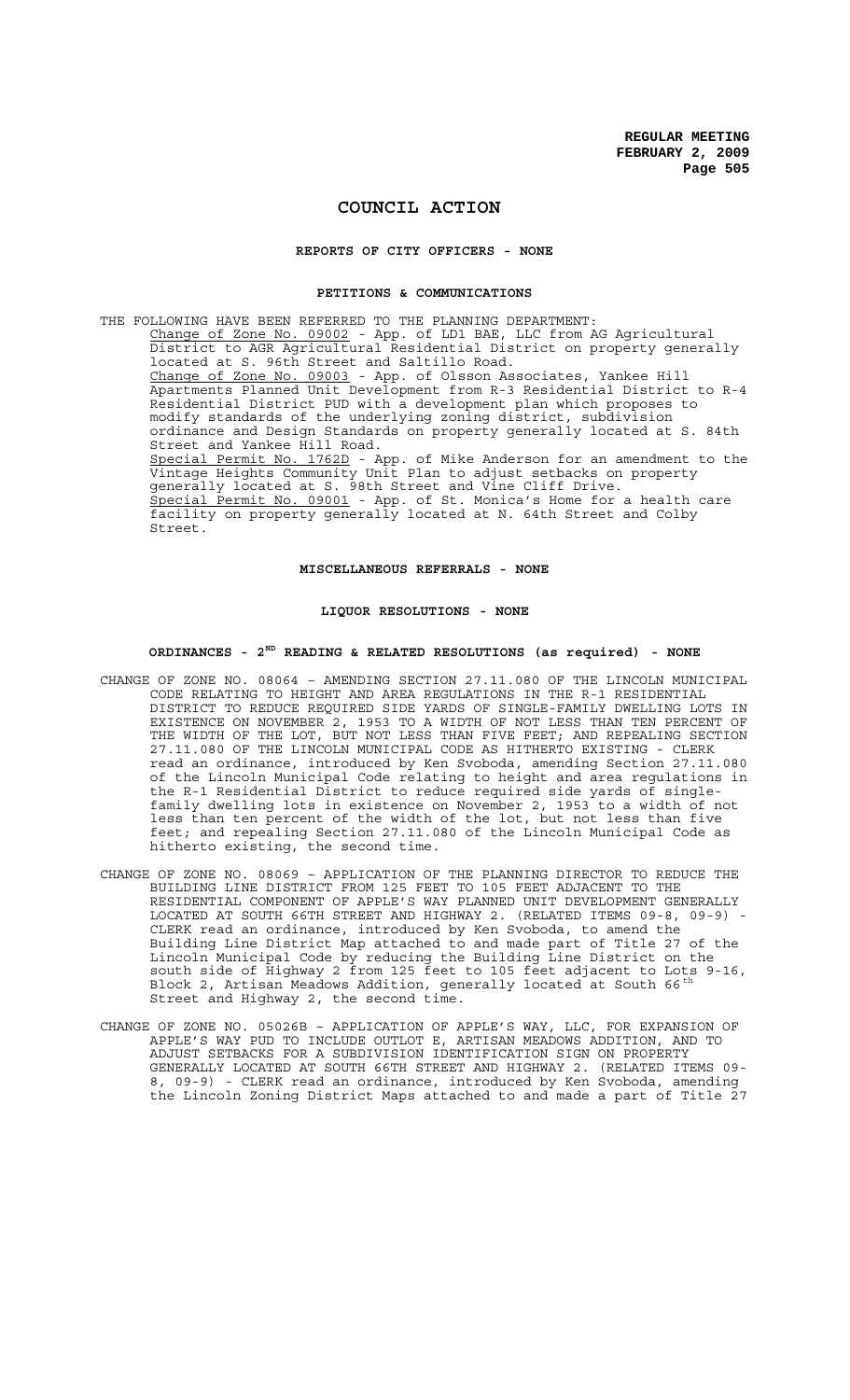of the Lincoln Municipal Code, as provided by Section 27.05.020 of the Lincoln Municipal Code, by changing the boundaries of the districts established and shown thereon to expand the boundary of the Apple's Way Planned Unit Development District to include additional land for a subdivision identification sign and amending the development plan for the Apple's Way Planned Unit Development to include adjustments to setbacks, on property generally located at S. 66<sup>th</sup> Street and Highway 2, the second time.

ADOPTING THE SUPPLEMENTS TO THE LINCOLN MUNICIPAL CODE DATED JUNE, 2008 AND DECEMBER, 2008 AS PART OF THE OFFICIAL LINCOLN MUNICIPAL CODE - CLERK read an ordinance, introduced by Ken Svoboda, adopting the supplements to the Lincoln Municipal Code dated June 2008 and December 2008 as part of the official Lincoln Municipal Code, the second time.

### **PUBLIC HEARING RESOLUTIONS**

ACCEPTING THE REPORT OF NEW AND PENDING CLAIMS AGAINST THE CITY AND APPROVING DISPOSITION OF CLAIMS SET FORTH FOR THE PERIOD OF JANUARY 1 - 15, 2009 - CLERK read the following resolution, introduced by Ken Svoboda, who moved its adoption:

A-85214 BE IT RESOLVED by the City Council of the City of Lincoln, Nebraska:

That the claims listed in the attached report, marked as Exhibit "A", dated January 16, 2009, of various new and pending tort claims filed against the City of Lincoln with the Office of the City Attorney or the Office of the City Clerk, as well as claims which have been disposed of, are hereby received as required by Neb. Rev. Stat. § 13-905 (Reissue 1997). The dispositions of claims by the Office of the City Attorney, as shown by the attached report, are hereby approved: DENIED ALLOWED/SETTLED

Lois Schuster \$ 500.00 General Casualty Shawn Hegemann 468.00 (Claim No. 090-07-56528) \$6,898.33 Jack Martin 1,265.00 James B. Howat (459.81)<br>Kelly Hansen 1,021.92 Lucas R. Proffitt 1,507.16 Kelly Hansen 1,021.92 Lucas R. Proffitt 1,507.16 The City Attorney is hereby directed to mail to the various claimants listed herein a copy of this resolution which shows the final disposition of their claim.

Introduced by Ken Svoboda Seconded by Emery & carried by the following vote: AYES: Camp, Cook, Emery, Eschliman, Marvin, Svoboda; NAYS: None; ABSENT: Spatz.

APPROVING AN INTERLOCAL AGREEMENT BETWEEN THE CITY AND LANCASTER COUNTY FOR A PAVING PROJECT ALONG ALVO ROAD FROM N. 14TH STREET TO N.W. 12TH STREET AND WIDENING OF N. 1ST STREET TO ALLOW A LEFT TURN LANE - CLERK read the following resolution, introduced by Ken Svoboda, who moved its adoption: A-85215 BE IT RESOLVED by the City Council of the City of Lincoln,

Nebraska: That the attached Interlocal Agreement between the City of Lincoln and Lancaster County, to provide for widening and reconstruction of North 1st Street at Alvo Road to allow for a left turn lane, including the acquisition of needed right-of-way and the establishment of maintenance responsibilities thereafter, upon the terms and conditions set forth in said Agreement, which is attached hereto marked as Attachment "A", is hereby approved and the Mayor is authorized to execute the same on behalf of the City of Lincoln.

The City Clerk is directed to transmit one fully executed original of said Agreement to Susan Starcher for filing with Lancaster County. Introduced by Ken Svoboda

Seconded by Emery & carried by the following vote: AYES: Camp, Cook, Emery, Eschliman, Marvin, Svoboda; NAYS: None; ABSENT: Spatz.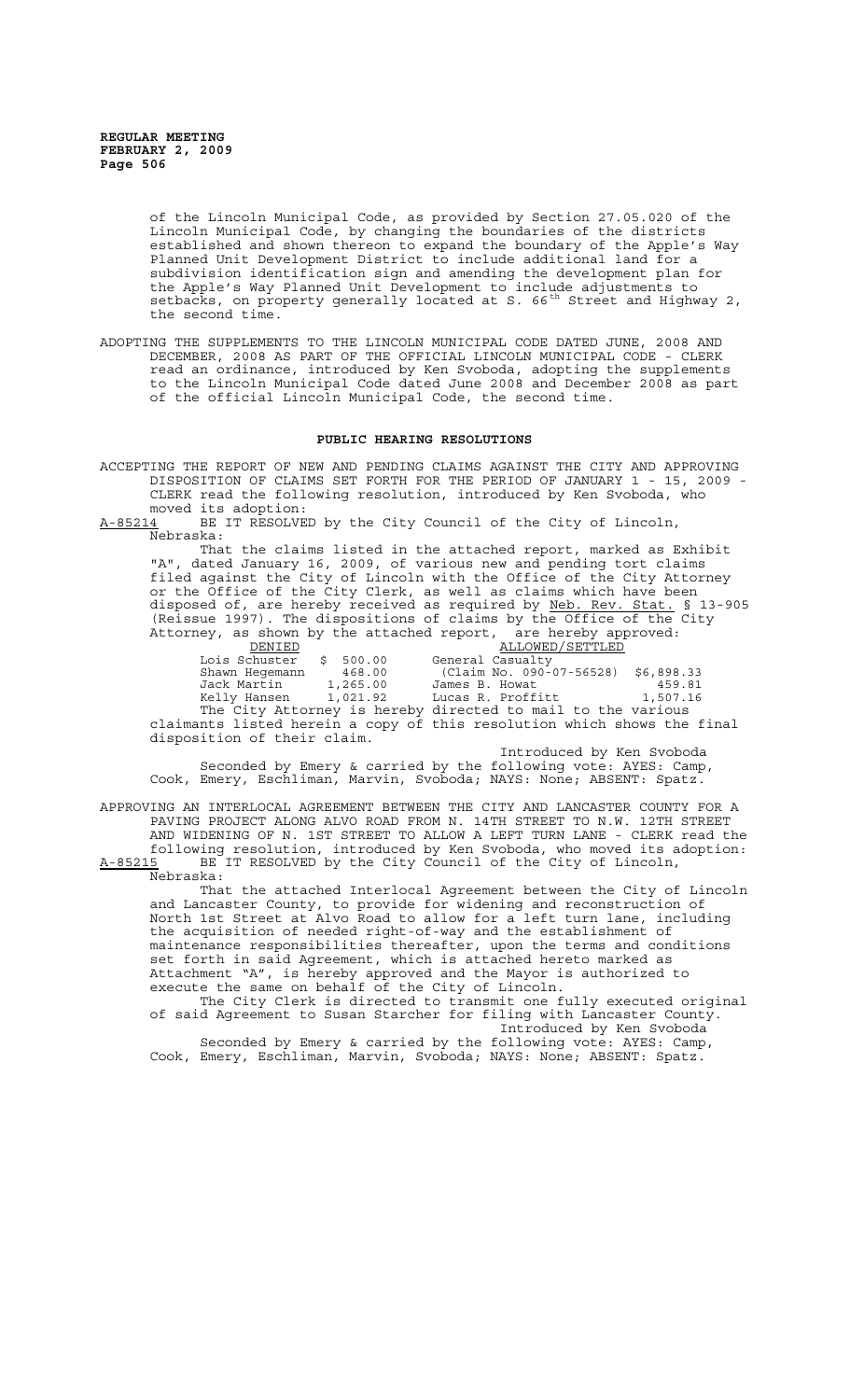HEARING ON KATIE HALPERIN'S NOTICE OF APPEAL APPEALING FROM THE DETERMINATION OF IMPACT FEES IMPOSED FOR THE WASHINGTON SQUARE REDEVELOPMENT PROJECT LOCATED AT 1525 S. 19TH STREET AND 1537 S. 19TH STREET AND REQUESTING A WAIVER AND REFUND OF SAID FEES - CLERK read the following resolution, introduced by Ken Svoboda, who moved its adoption:<br>A-85216 WHEREAS, on June 13, 2008 Katie Halperin, on

A-85216 MHEREAS, on June 13, 2008 Katie Halperin, on behalf of Washington Square, LLC, filed Impact Fee Application Nos. IF080600, IF080601, IF080602 and IF080603 to construct 16 single-family dwelling units as part of the Washington Square Redevelopment Project on properties located at 1537 S. 19th Street, 1525 S. 19th Street, 1533 S. 19th Street, and 1529 S. 19th Street, respectively; and

WHEREAS, two apartment buildings had previously been located upon said properties and were provided water service through a 1 inch water meter in each apartment building; and

WHEREAS, the new 16 dwelling units will be provided water service through two 1.5 inch water meters located at 1537 S. 19th Street and 1525 S. 19th Street; and

WHEREAS, on July 10, 2008 the Impact Fee Administrator calculated and determined the Impact Fees for the new dwelling units using the Impact Fee Schedules beginning January 1, 2007 and gave the Applicant credit for the prior use; and

WHEREAS, the total water/wastewater Impact Fee based upon the two 1.5 inch water meters was \$12,562.00; and

WHEREAS, the total credit for prior two 1 inch meters was \$6,280.00 leaving a net difference of \$6,282.00 which was paid on October 14, 2008 by the Appellant (IF080600 and IF080601); and

WHEREAS, the Appellant's Notice of Appeal was filed on January 2, 2009 (176 days after the July 10, 2008 Impact Fee determination); and

WHEREAS, the Appellant is requesting that the Impact Fees be waived or reduced as Washington Square LLC is redeveloping the land to a lesser density than its prior use, that Washington Square is not adding more customers to the system, that the Washington Square development is being built to current Code standards with low-flow water fixtures which relieves the burden on the City's systems even though the number of explicit bathrooms has increased and that the 1.5 inch meters instead of 1 inch meters were used to ensure appropriate water pressure for all the dwelling units and that under these circumstances strict application of the Impact Fee Ordinance calculation would work an unjust and undue burden on the Appellant; and

WHEREAS, Lincoln Municipal Code § 27.82.110(i) provides that a Notice of Appeal shall be filed within 10 days after the Impact Fee Determination; and

WHEREAS, the City Council finds that Impact Fee Notice of Appeal was not timely filed; and

WHEREAS, the City Council finds that the Impact Fee was correctly calculated and that there are no unusual circumstances for the development which demonstrate that the application of the fee to the development would be unfair or unjust as the requested waiver/reduction does not meet any of the stipulations or conditions required for reduction and/or exemption from Water and Wastewater Impact Fees.

NOW, THEREFORE, BE IT RESOLVED by the City Council of the City of Lincoln, Nebraska:

That the Impact Fee Appeal filed by Katie Halperin on behalf of Washington Square, LLC on January 2, 2009 is hereby denied for the following reasons:

1. The January 2, 2009 Notice of Appeal was not filed within 10 days after the July 10, 2008 Impact Fee Determination from which appeal is being filed as required by Lincoln Municipal Code § 27.82.110(i).

2. The requested exemption does not meet any of the stipulations or conditions required for reduction or exemption from Water and Wastewater Impact Fees.

Introduced by Ken Svoboda Seconded by Emery & carried by the following vote: AYES: Camp, Cook, Emery, Marvin; NAYS: Eschliman, Svoboda; ABSENT: Spatz.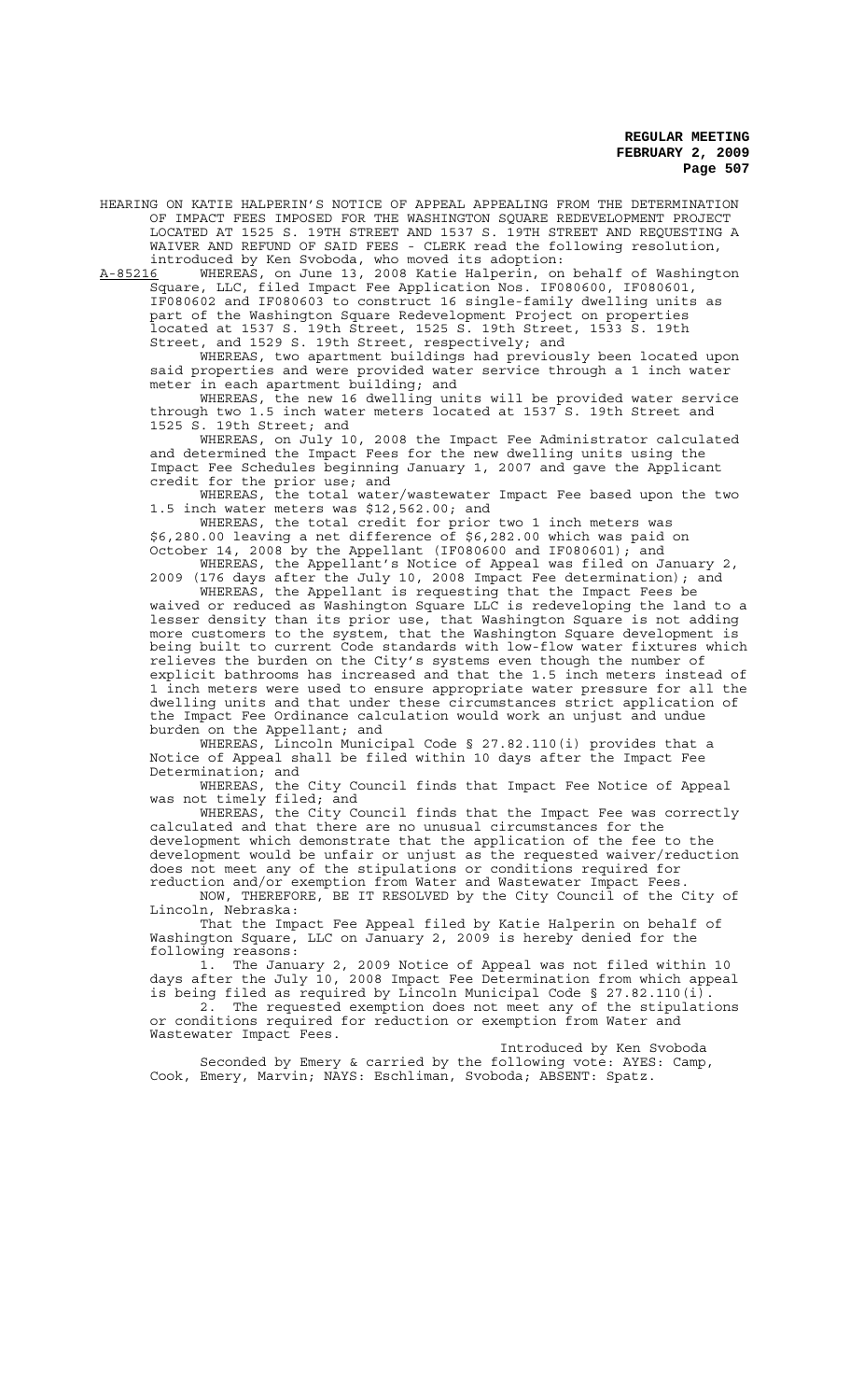# **ORDINANCE - 1ST READING & RELATED RESOLUTIONS (AS REQUIRED)**

- APPROVING A FOUR YEAR/5,000 HOUR LEASE AGREEMENT WITH A BUY OUT OPTION BETWEEN THE CITY AND 1ST SOURCE BANK FOR THE LEASE OF ONE FOUR-WHEEL STREET SWEEPER FOR SWEEPING OF RESIDENTIAL AND ARTERIAL STREETS - CLERK read an ordinance, introduced by Jon Camp, accepting and approving a three-year lease agreement with option to purchase between the City of Lincoln, Nebraska and 1st Source Bank for a 2009 Elgin Eagle "F" Dual Driver Sweeper for use by the Department of Public Works & Utilities, the first time.
- COMP. PLAN CONFORMITY 08028 APPROVING AND ADOPTING PROPOSED AMENDMENTS TO THE ANTELOPE VALLEY REDEVELOPMENT PLAN TO ADD THE "ANTELOPE VILLAGE PROJECT" FOR REDEVELOPMENT OF THE BLOCK BETWEEN 23RD AND 24TH STREETS, P AND Q STREETS, FOR AN OFFICE/CONDOMINIUM BUILDING TO INCLUDE OFFICE SPACE, A COMMUNITY ROOM, WORKOUT FACILITIES, 8 TO 10 CONDO UNITS ON THE SECOND AND THIRD FLOORS AND 18 TOWNHOUSES FOR HOME OWNERSHIP. (RELATED ITEMS: 09R-17, 09-12) (ACTION DATE: 2/23/09)
- CHANGE OF ZONE 08066 APPLICATION OF THE PLANNING DIRECTOR FOR A PLANNED UNIT DEVELOPMENT DISTRICT DESIGNATION FOR THE ANTELOPE VILLAGE PUD AND MODIFICATIONS TO THE STANDARDS OF THE UNDERLYING ZONING DISTRICT, SUBDIVISION ORDINANCE AND DESIGN STANDARDS, FOR DWELLINGS ON THE FIRST FLOOR IN THE B-3 DISTRICT, REDUCTION OF FRONT AND REAR SETBACKS,<br>INCREASE IN HEIGHT LIMIT FOR THE R-6 DISTRICT, REDUCTION OF LOT AREA FOR INCREASE IN HEIGHT LIMIT FOR THE R-6 DISTRICT, REDUCTION OF LOT AREA FOR TWO-FAMILY, TOWNHOUSES AND MULTIPLE DWELLINGS, REDUCTION OF PARKING REQUIREMENTS IN THE R-6 DISTRICT, PORCHES IN THE REQUIRED FRONT YARD, PROHIBIT OFF PREMISES SIGNS, PROHIBIT POLE SIGNS AND ALLOW INCREASED AREA FOR GROUND SIGNS, OVER A FOUR-BLOCK AREA FROM N. 22ND STREET TO N. 24TH STREET AND FROM P STREET TO R STREET. (RELATED ITEMS: 09R-17, 09- 12 - CLERK read an ordinance, introduced by Jon Camp, amending the Lincoln Zoning District Maps attached to and made a part of Title 27 of the Lincoln Municipal Code, as provided by Section 27.05.020 of the Lincoln Municipal Code, by changing the boundaries of the districts established and shown thereon, the first time.
- COMP. PLAN CONFORMITY 08026 APPROVING AND ADOPTING A PROPOSED AMENDMENT TO THE NORTH 27TH STREET CORRIDOR AND ENVIRONS REDEVELOPMENT PLAN TO ADD THE "LITTLE SAIGON COMMERCIAL DEVELOPMENT PROJECT" FOR AN APPROXIMATELY 8,400 SQ. FT. COMMERCIAL/RETAIL BUILDING, ON PROPERTY GENERALLY LOCATED AT NORTH 26TH STREET AND W STREET. (RELATED ITEMS: 09R-19, 09-13) (ACTION DATE: 2/23/09)
- CHANGE OF ZONE 08067 APPLICATION OF THE URBAN DEVELOPMENT DEPARTMENT FOR A CHANGE OF ZONE FROM I-1 INDUSTRIAL DISTRICT AND R-6 RESIDENTIAL DISTRICT TO B-3 COMMERCIAL DISTRICT ON PROPERTY OWNED BY T. NGUYEN HUNG, GENERALLY LOCATED BETWEEN N. 26TH STREET AND N. 27TH ST., NORTH OF W STREET. (RELATED ITEMS: 09R-19, 09-13) - CLERK read an ordinance, introduced by Jon Camp, amending the Lincoln Zoning District Maps adopted by reference and made a part of Title 27 of the Lincoln Municipal Code, pursuant to Section 27.05.020 of the Lincoln Municipal Code by changing the boundaries of the districts established and shown thereon, the first time.

**ORDINANCES - 3RD READING & RELATED RESOLUTIONS (as required) - NONE**

**REGISTERED TO SPEAK SESSION - NONE**

**OPEN MICROPHONE SESSION - NONE**